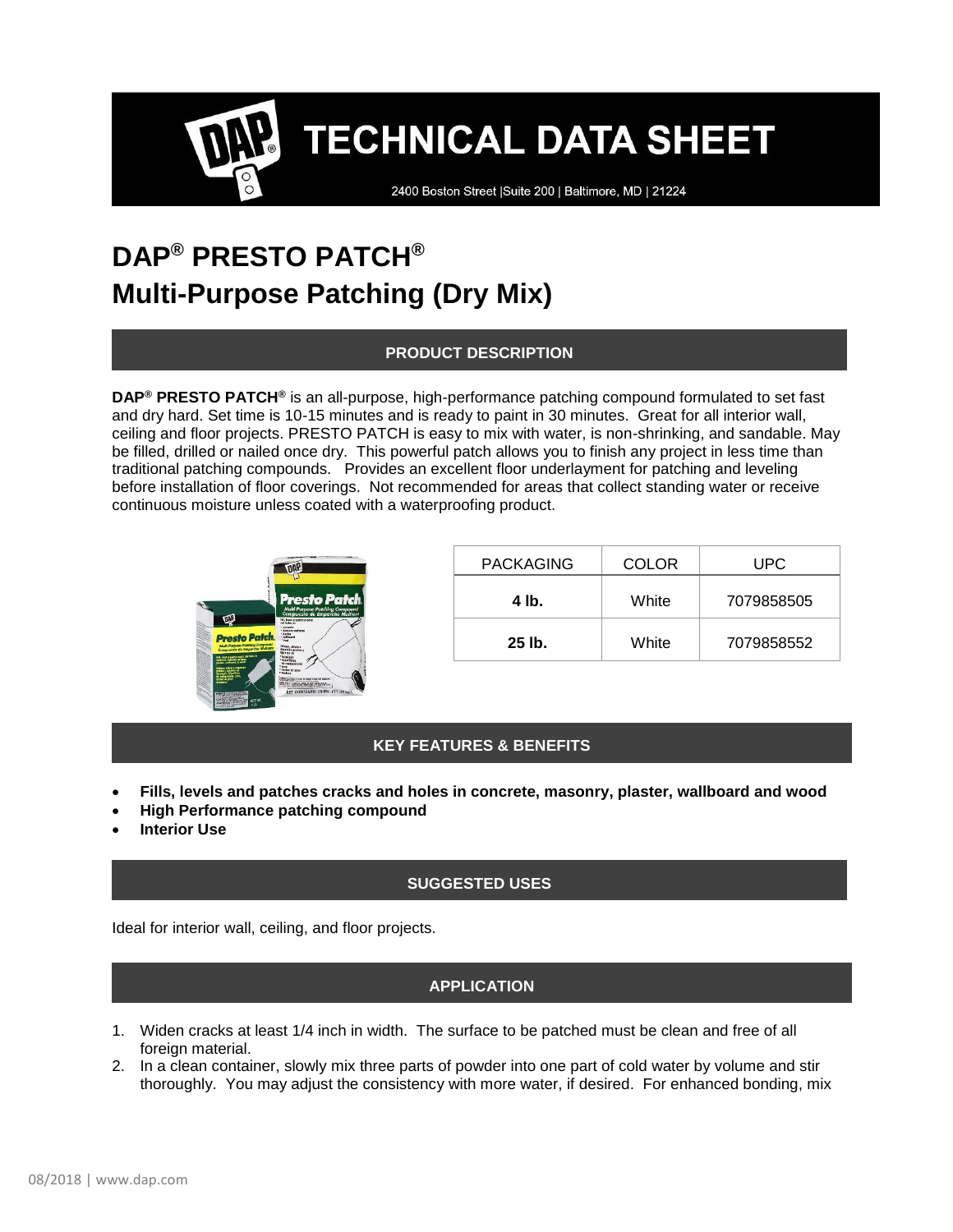# **TECHNICAL DATA SHEET**

2400 Boston Street | Suite 200 | Baltimore, MD | 21224

with DAP® Bonding Liquid Floor Leveler Additive instead of water. Mix only the amount of product needed for immediate use.

- 3. Using a spatula or putty knife, push PRESTO PATCH completely into the crack or damaged area, then smooth.
- 4. For areas larger than 1" wide or 1/4" deep, two layers are required. Apply the first layer 1/4" deep into the crack and allow 30 minutes to dry. Then apply the second layer and smooth again, allowing at least 30 minutes to dry.
- 5. Lightly sand the patched area with fine grade sandpaper. Then prime, paint or apply wall covering, as desired. If painting is desired, always use a good quality latex-based or masonry paint for a professional finish.
- 6. Clean all tools immediately with soap and water. Dried material must be scraped or sanded away.

| Consistency                    | Powder                                                                      |  |
|--------------------------------|-----------------------------------------------------------------------------|--|
| Vehicle                        | Plaster                                                                     |  |
| Filler                         | Calcium Carbonate                                                           |  |
| Odor                           | Little to No Odor                                                           |  |
| <b>Application Temperature</b> | 50°F minimum                                                                |  |
| Service Temperature            | -20 $\degree$ F to 120 $\degree$ F                                          |  |
| <b>Shelf Life</b>              | 12 months                                                                   |  |
| <b>Work Time</b>               | 5-10 minutes                                                                |  |
| <b>Set Time</b>                | 10-15 minutes                                                               |  |
| <b>Full Cure Time</b>          | 3 days                                                                      |  |
| Paintable                      | 30 minutes                                                                  |  |
| Coverage                       | One 4 lb. package will cover about 2.75 square feet with<br>1/4" thickness. |  |

# **TYPICAL PHYSICAL & CHEMICAL PROPERTIES**

# **CLEAN UP & STORAGE**

Wash tools immediately after use with soap and water. Dried material must be scraped or sanded away. Close container tightly and store any remaining powder in a cool, dry place.